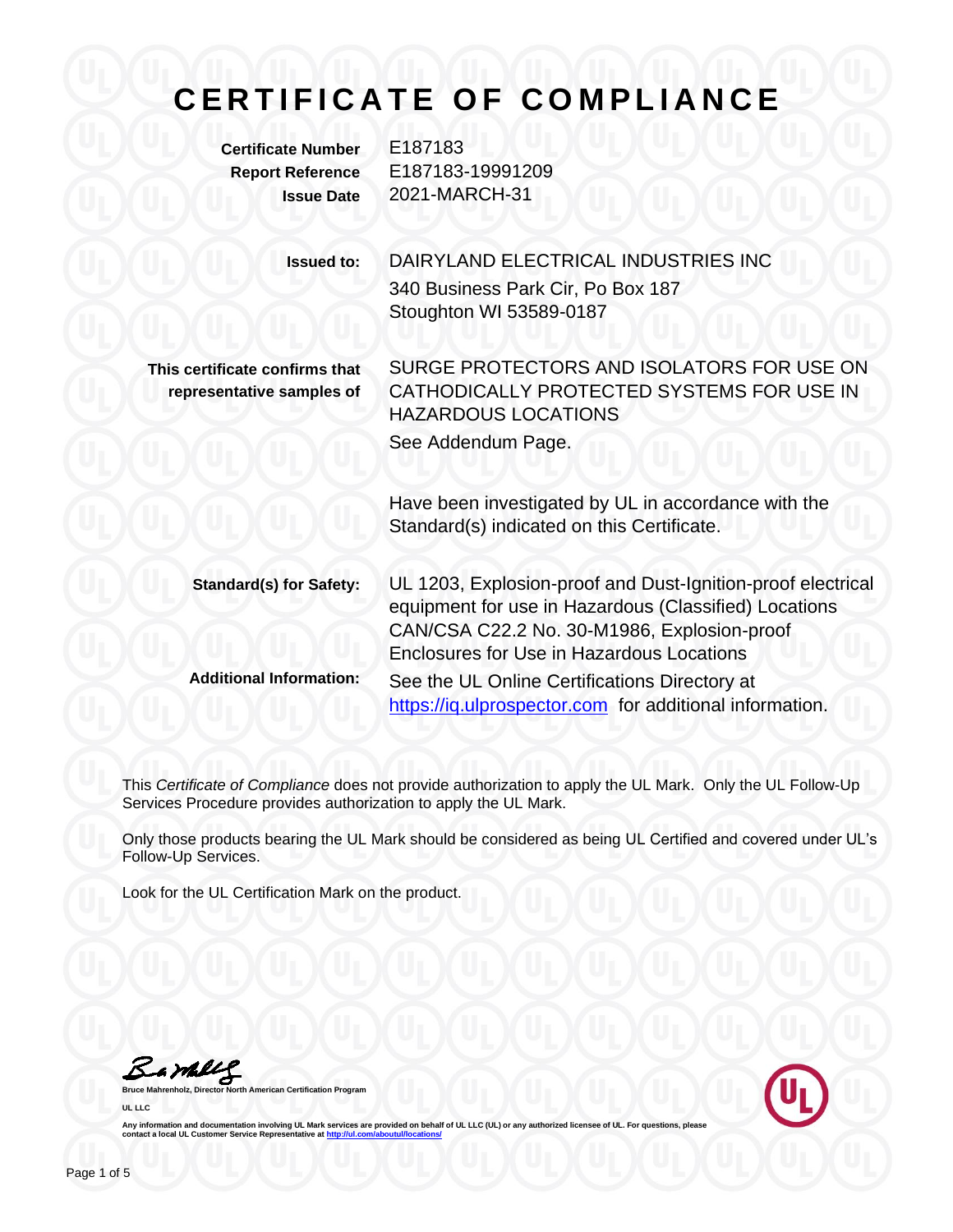**Certificate Number** E187183

**Report Reference** E187183-19991209 **Issue Date** 2021-MARCH-31

This is to certify that representative samples of the product as specified on this certificate were tested according to the current UL requirements.

Polarization Cell Replacement Units and Over Voltage Protectors for use in Class I, Division 1, Groups B, C and D Hazardous Locations. All model devices may have a surge current rating of 100 kA maximum,

See Section General for additional requirements.

POLARIZATION CELL REPLACEMENT UNITS (PCRH)(+),

Models PCRH followed by –3.7kA, -5kA, -10kA, -15kA, may be followed by –S, followed by BCD, CD(+), or IECEX.

Models PCRH followed by –3.5kA, -9kA, -14kA, may be followed by –S, followed by BCD, CD(+), or IECEX.

Models PCRH followed by –2.6kA, -6.8kA or 10.5kA, may be followed by –S, followed by BCD, CD(+), or IECEX.

(+) Polarization Cell Replacement Units may be called galvanic isolators and identified by model suffix "GI" in lieu of "PCRH".

(++) Models with suffix CD are intended and marked for Class I, Groups C and D only.

OVERVOLTAGE PROTECTORS (OVP),

Models OVP followed by 2/1, 2/2, 3/1, 4/1, 4/2, 3/3 or 4/4 followed by 5kA, 3.7kA, 3.5kA, 2.6kA, followed by 50kA, 75kA or 100kA, may be followed by number consists of four digits maximum.

Barbley

**Bruce Mahrenholz, Director North American Certification Program UL LLC**

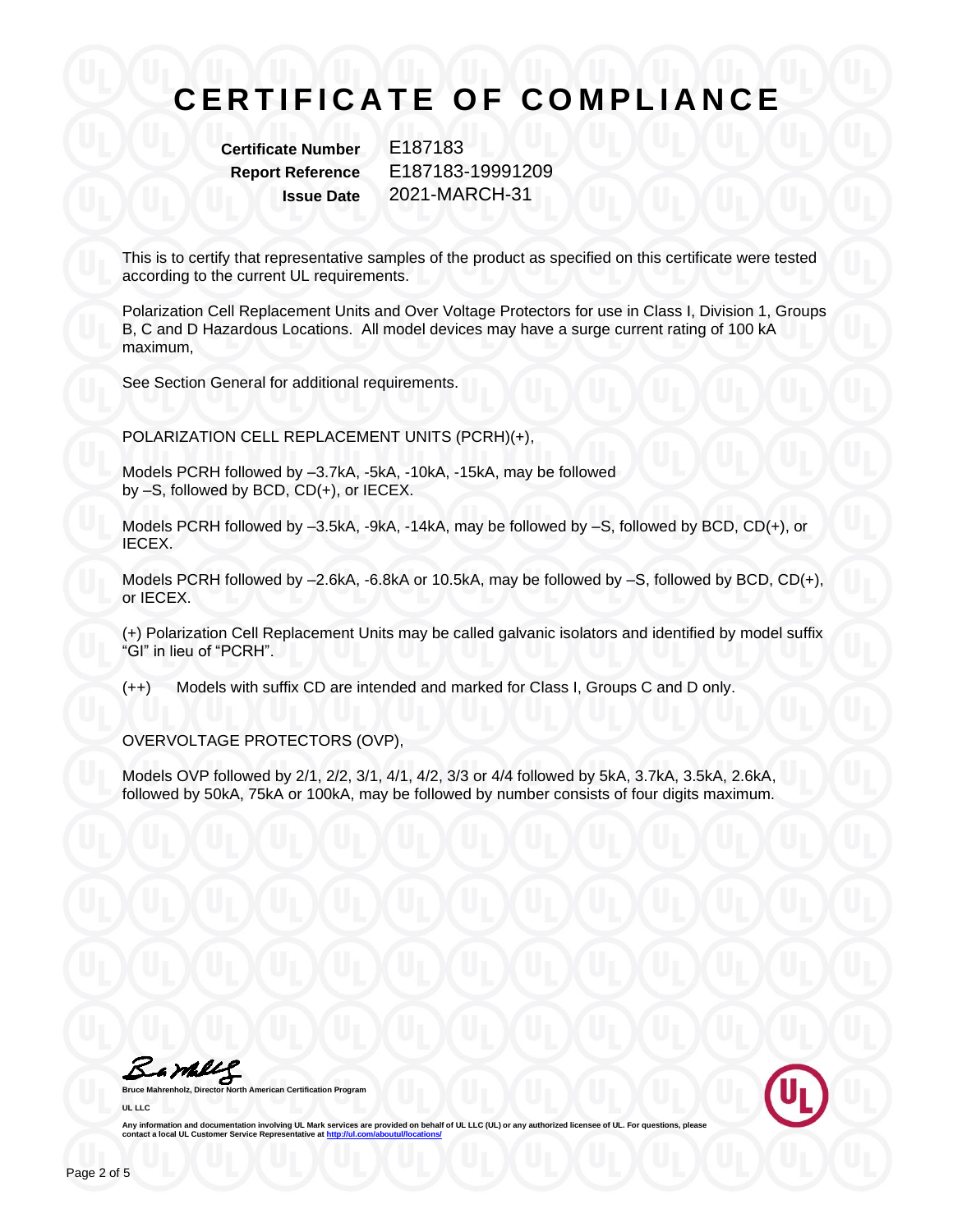**Certificate Number** E187183

**Report Reference** E187183-19991209 **Issue Date** 2021-MARCH-31

#### PRODUCT RATINGS:

60 Hz and 50 Hz Current (Short Duration)

| Maximum Short Duration 60 Hz AC-RMS Current |                        |                  |                  |               |
|---------------------------------------------|------------------------|------------------|------------------|---------------|
| PCRH & OVP                                  |                        |                  |                  |               |
| $-3.7kA$ (All                               |                        |                  |                  |               |
| Suffixes - With                             | PCRH & OVP-5kA         | PCRH - 10kA (All | PCRH - 15kA (All |               |
| Small                                       | (All Suffixes - With   | Suffixes - With  | Suffixes - With  |               |
| Enclosure)                                  | <b>Small Enclosure</b> | Small Enclosure) | Large Enclosure) | No. of Cycles |
|                                             |                        |                  |                  |               |
| 6,500                                       | 8,800                  | 20,000           | 35,000           |               |
| 5,000                                       | 6,800                  | 15,000           | 27,000           | 3             |
| 4,200                                       | 5,700                  | 12,000           | 21,000           | 10            |
| 3,700                                       | 5,000                  | 10,000           | 15,000           | 30            |

60 Hz and 50 Hz Current (Short Duration)

| Maximum Short Duration 50 Hz AC-RMS Current |                      |                  |                  |               |
|---------------------------------------------|----------------------|------------------|------------------|---------------|
| PCRH & OVP                                  |                      |                  |                  |               |
| $-3.7kA$ (All                               |                      |                  |                  |               |
| Suffixes - With                             | PCRH & OVP - 5kA     | PCRH - 9kA (All  | PCRH - 14kA (All |               |
| Small                                       | (All Suffixes - With | Suffixes - With  | Suffixes - With  |               |
| Enclosure)                                  | Small Enclosure)     | Small Enclosure) | Large Enclosure) | No. of Cycles |
|                                             |                      |                  |                  |               |
| 6,500                                       | 8,800                | 19,000           | 33,000           |               |
| 5,000                                       | 6,800                | 14,000           | 25,000           | 3             |
| 4,200                                       | 5,700                | 11,000           | 20,000           | 10            |
| 3,700                                       | 5,000                | 9,000            | 14,000           | 30            |

**Bruce Mahrenholz, Director North American Certification Program** 

**UL LLC**

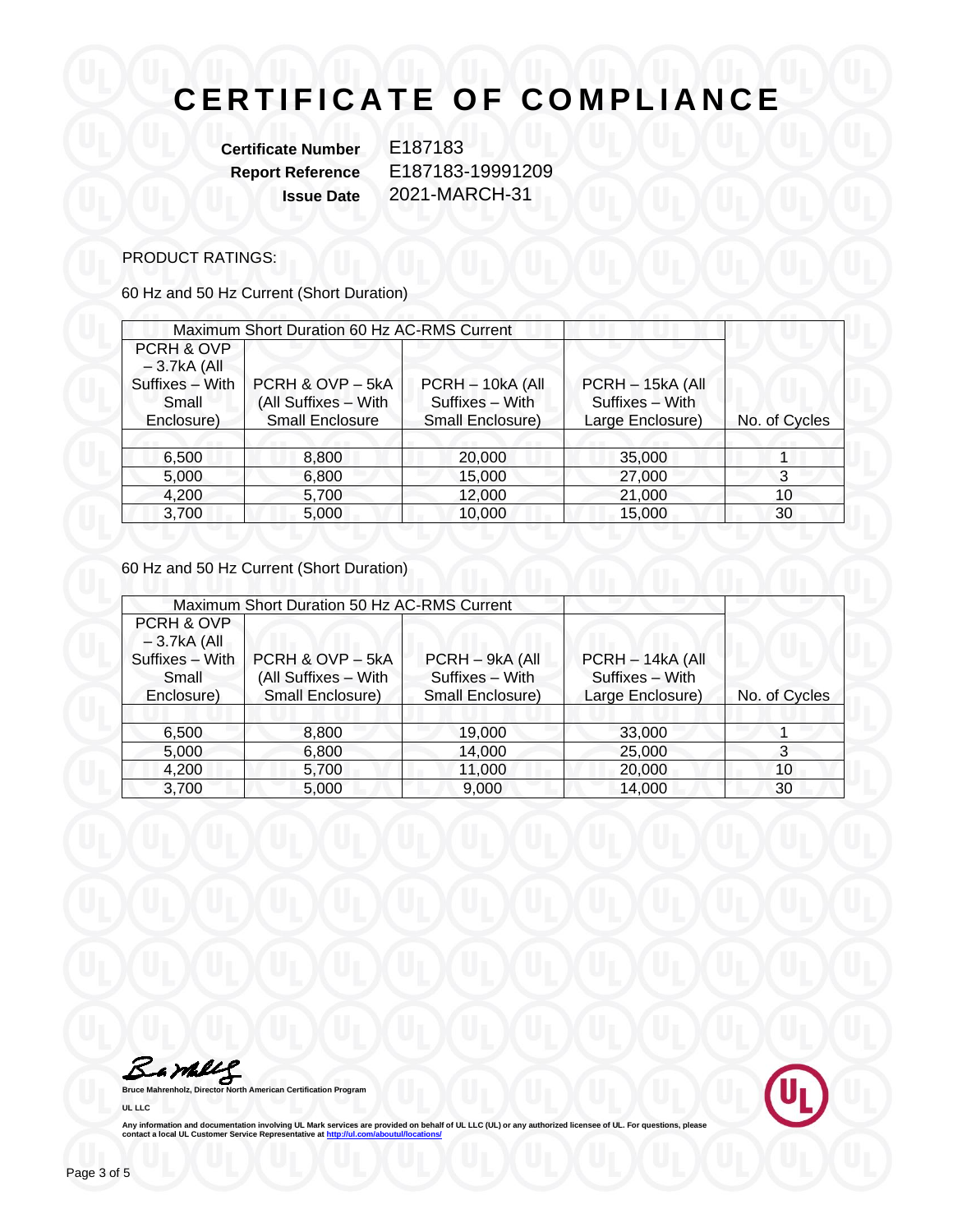**Certificate Number** E187183

**Report Reference** E187183-19991209 **Issue Date** 2021-MARCH-31

16-2/3 Hz Current (Short Duration)

| Maximum Short Duration 50 Hz AC-RMS Current    |                                                          |                                                                  |               |
|------------------------------------------------|----------------------------------------------------------|------------------------------------------------------------------|---------------|
| PCRH & OVP<br>$-2.6kA$ (All<br>Suffixes - With | PCRH - 6.8kA (All<br>Suffixes - With Small<br>Enclosure) | <b>PCRH - 10.5kA (All</b><br>Suffixes - With Large<br>Enclosure) |               |
| Small<br>Enclosure)                            |                                                          |                                                                  | No. of Cycles |
|                                                |                                                          |                                                                  |               |
| 4,600                                          | 14,000                                                   | 25,000                                                           |               |
| 3,500                                          | 10,000                                                   | 19,000                                                           | 3             |
| 3,000                                          | 8,500                                                    | 15,000                                                           | 10            |
| 2,600                                          | 6.800                                                    | 10,500                                                           | 30            |

50 and 60 Hz Current (Steady-State)

|                              | Amps AC-RMS Symmetrical     |  |  |
|------------------------------|-----------------------------|--|--|
|                              | 50/60 Hz                    |  |  |
|                              | PCRH-2.6kA through PCR-15kA |  |  |
| At $20^{\circ}$ C<br>ambient | 50                          |  |  |
| At $65^{\circ}$ C<br>ambient | 40                          |  |  |

**Bruce Mahrenholz, Director North American Certification Program** 

**UL LLC**